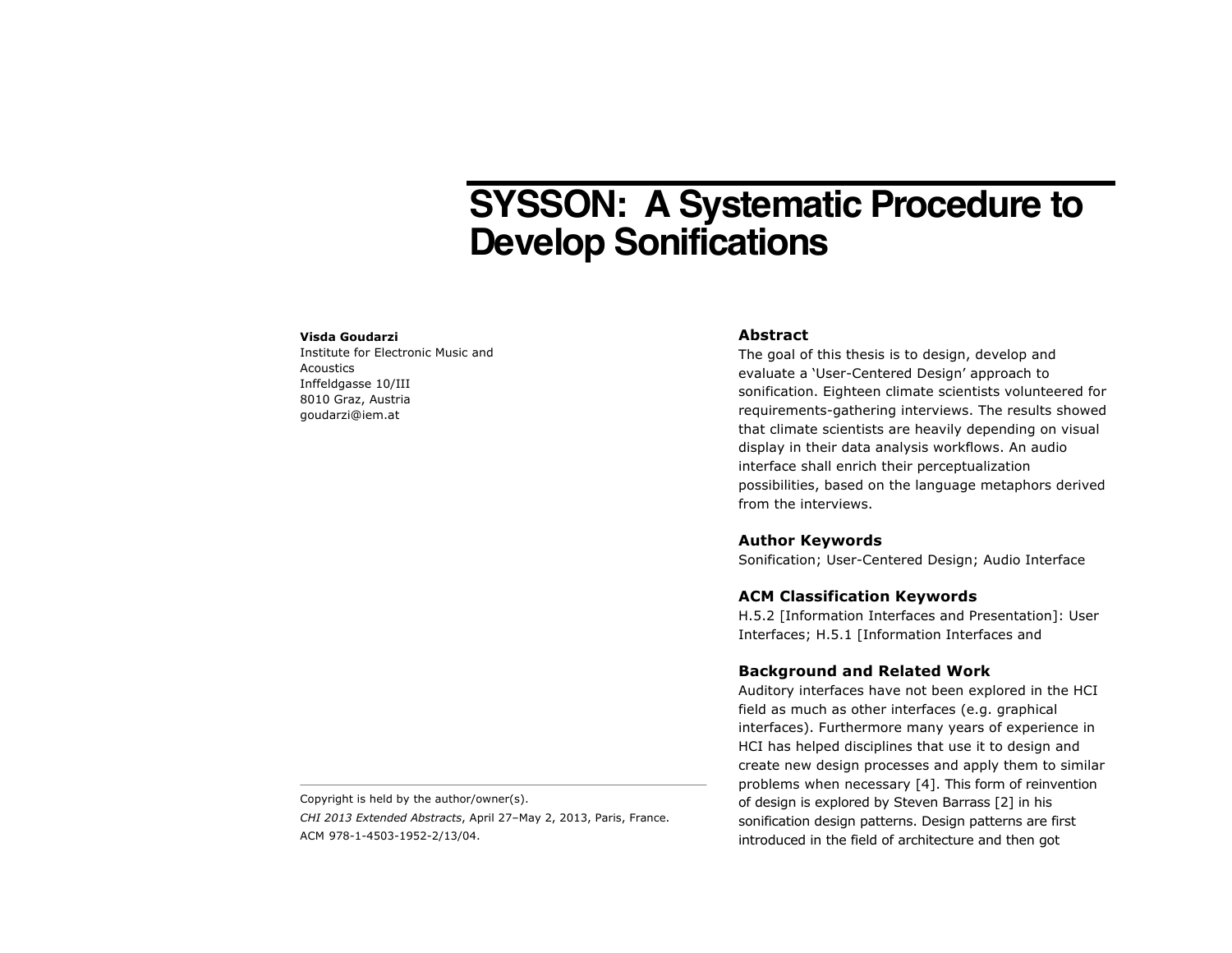expanded in many other designing disciplines. Alexander et al. [1]Later patterns are introduced to HCI. Borchers [3] has claimed that HCI is closer to architecture than software engineering and therefore design patterns are very suitable for this field. In the auditory field design patterns are not very common yet. Frauenberger [5] analyzed 23 proceedings of ICAD 2007 on four themes: design process, guidance, rationale, and evaluation. He describes that all papers introduce the application domain, but contextual information is not playing a role in the design process. After the in-depth view on design issues, he looks at the field of design in sonification from HCI community's point of view using an online survey. The results of this research show that the design process for auditory display is mostly unstructured and it provides limited support to reuse the design knowledge created. Another issue is that methodologies and existing guidance in audio domain are often tied to a specific context and reusing them is only possible within the restricted context[6].

The main tool for scientists to analyze data has been visualization in the last century. With the growth of information technology the amount of data available to be explored and observed has expanded. A central concern has been, missing on discovery of hidden information available in such huge amount of data. A set of exploratory data analysis methods has been formed to work on this challenge, which is typically based on graphical display. Although the most common output has been visual rendering of data, sonic displays have been explored as a complimentary tool. One of the challenging scopes for graphing has been multivariate data where sonification could be a great help. The fundamental difference in physiology of human ears and human eyes

make the auditory and visual modalities be used for very different purposes. [9] Using auditory display in sonification has been explored in various domains e.g. real time monitoring of multiple data dimensions such as stock market analysis[8], EEG signals [7], and physics [10]. The advantage of using sound in such domains is because these types of signals are bound to time, and naturally since sound is also bound to time, expansions and contractions in time can be understood by sonifying. Climate science data have a similar characteristic, as they are usually time related.

## **Context, Motivation, and Statement of Thesis**

User centered design methods have been evolved and integrated into many design processes to optimize them around how users can, want, and need to use the product instead of forcing the users to change their behavior to adapt to the product. Researching how to give attention to the users' behavior in each stage of the design and development and understanding how the users' learning curve looks like is a substantial part of this thesis. How could user centered design process improve sonification? What are some design patterns suitable for the domain of audio and sonification? In addition to functionality and usability, pleasure is also a central goal in designing products and applications. Users want something more than just usable: they want products that bring not only functional benefits but also emotional ones. Designing aesthetically appealing interfaces is about understanding the users and respecting humans diversity. How to design aesthetically appealing sonic interfaces without missing on usability and functionality?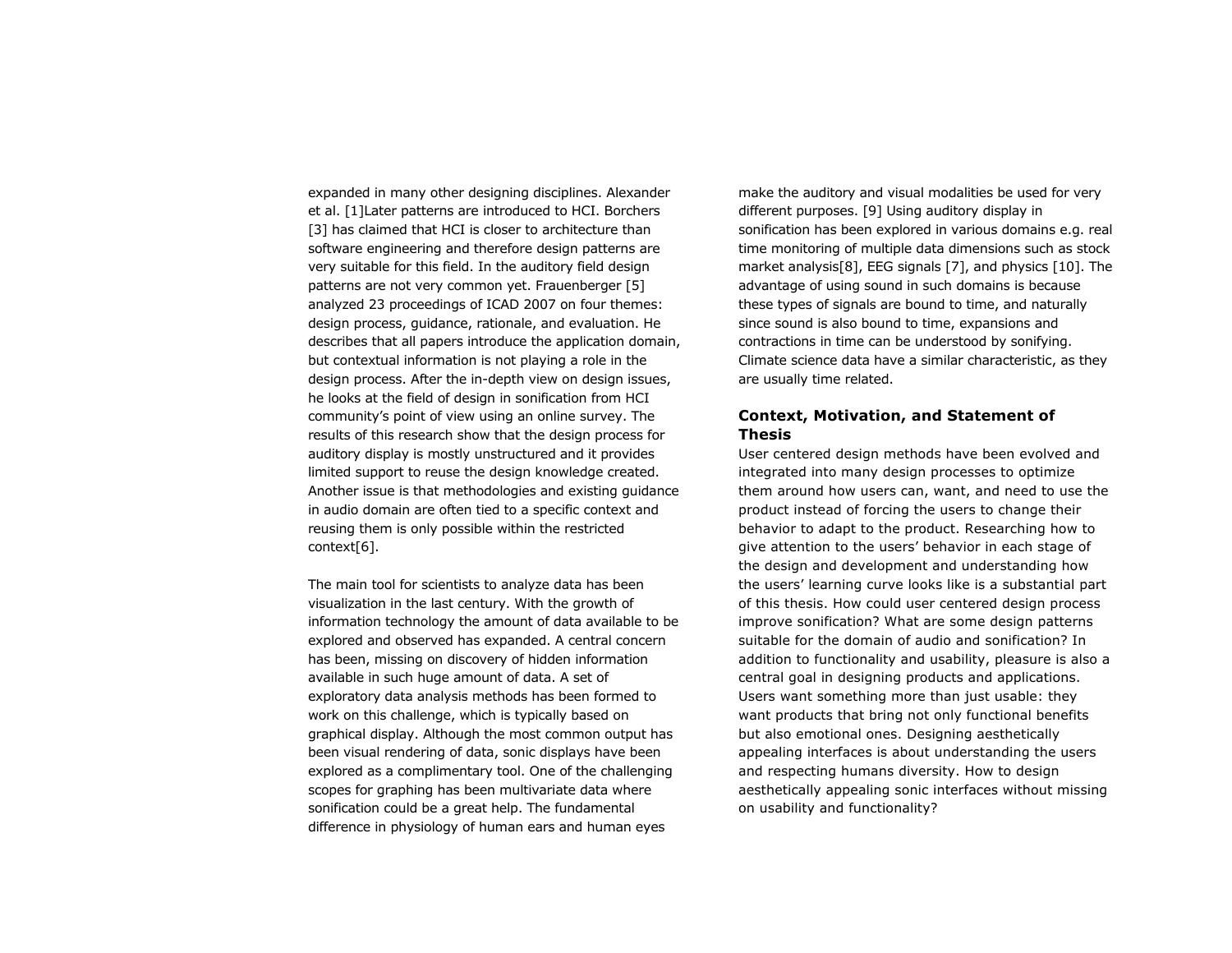

**Figure 1.** A workflow summarizing the data analysis task of the users.

#### **Research Goals and Methods**

There are two predesign experiments designed so far in detail; one of which has already been conducted using contextual interviews and focus groups. 18 climate scientists who are all members of Wegener Center for Climate and Global Change are interviewed and observed. The first experiment consisted of two sections:

- Contextual Inquiry: Is a field study where an observer and an interviewer visited actual users (climate scientists) in their workplace to analyze their work habits, activities, flows, and environmental factors while analyzing data.
- Focus groups: Participants belong to three different research groups. Each user group participated in a facilitated discussion where they share ideas and opinions on their work. Focus groups were conducted to observe more specific information about the communication between the experts within a group. Participants brought their own task results and were asked to briefly present and discuss them with the other members of the group.

All interviews were audio recorded and transcribed and are analyzed for their language and metaphorical content. Task analysis and evaluation of the first round of experiments are ongoing and will deliver results on the following questions: Information about the work environment of the climate scientists, including softand hardware and their expertise with it. Information about their work flow i.e., typical tasks in data analysis and which steps are part of the exploration process. An assessment of the language content that climate

scientists use (a) towards non-experts and (b) within expert communication, with a special focus on metaphors that are useful as sound equivalent. An analysis of visualizations used by climate scientists, including their shortcomings.

Work Flow Analysis: Fig. 1 shows a common workflow summarizing the data analysis process in all of the three user groups. They acquire data from external research institutions or they simulate data themselves. Filtering, scaling, calculating specific parameters out of the raw data is necessary for the next steps of analysis. Metadata is extracted from the datasets or datasets are corrected in case of error or missing data. Then the metadata is used in the analysis to check characteristics in the dataset or to evaluate/compare various models. The central process in the workflow of the users is to plot and explore the data visually and interactively. This is where an audio interface could assist scientists to explore data from other perspectives using sonification. The commonalities in each step (Data gathering, Data Analysis, Drawing Results) of the users actions will help to define features of the audio interface.

# **Dissertation Status and Expected Contributions**

We gathered data about the workflow of the climate scientists analyzing data. Furthermore we investigated user goals and their language metaphors to map them to sonic metaphors. The next steps are building a sound space and mapping sounds to climate metaphors for the auditory display in an iterative approach to create a pattern for analyzing data using sonification.